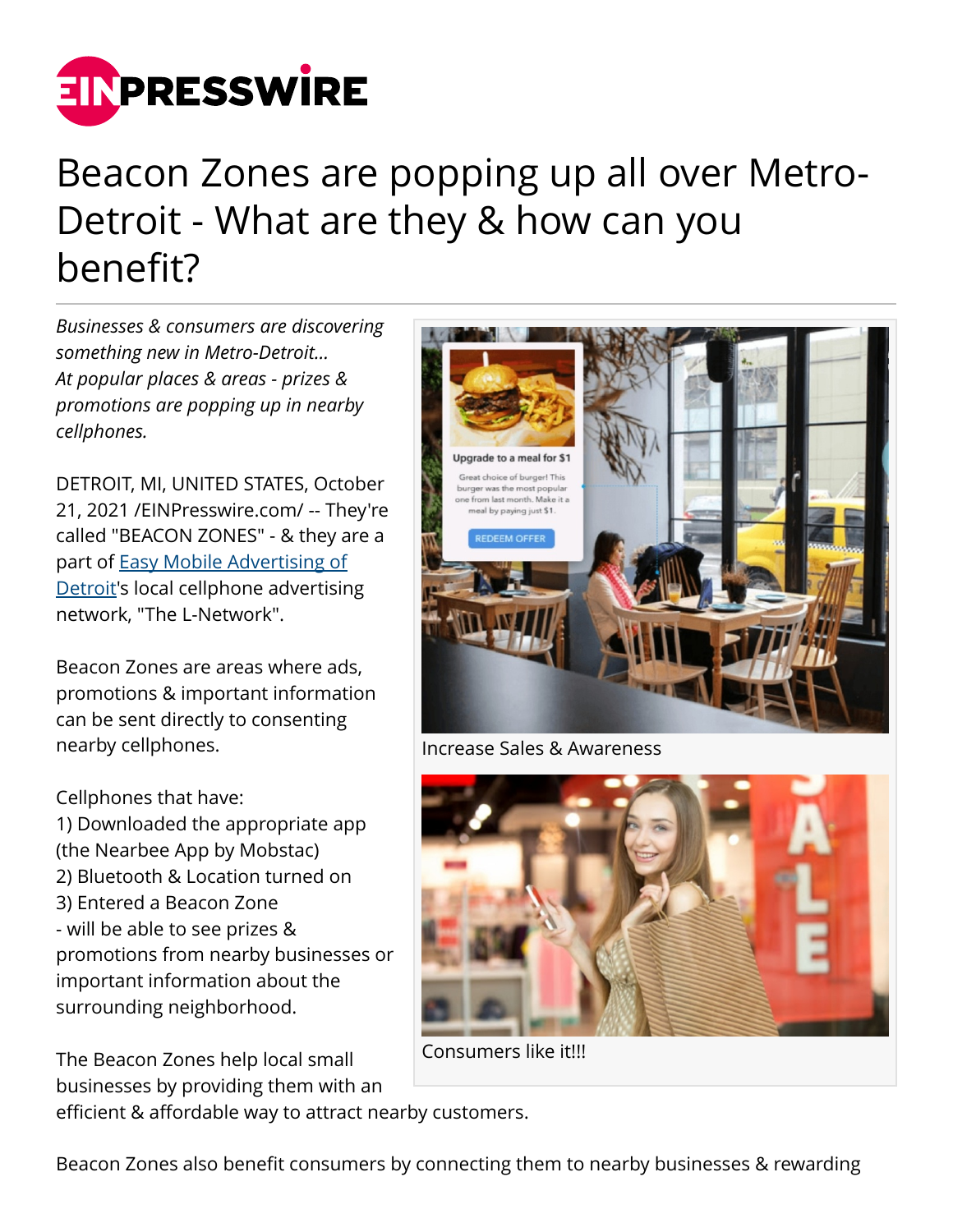them for visiting the area.

This helps the local economy by: 1) Helping local small businesses advertise

2) Giving consumers new options to patronize nearby businesses 3) Creating incentives for consumers to visit certain neighborhoods & places 4) Reducing paper waste & litter 5) Providing contact-free ways to distribute information



There are Beacon Zones in more than a dozen Metro-Detroit areas including:

- 1) Downtown Detroit
- 2) Greektown Detroit
- 3) Midtown Detroit
- 4) Eastern Market Detroit
- 5) Downtown Royal Oak
- 6) Downtown Ferndale
- 7) Southfield
- 8) Downtown Ann Arbor & more

Businesses can create their own Beacon Zones to exclusively show their own ads & promotions to nearby cellphones...

Or businesses can advertise in other Beacon Zones to attract customers from other key places.

1) A local Restaurant can create a Beacon Zone to advertise promotions to its customers & nearby consumers.

2) A local Movie Theater can attract customers from Beacon Zones at local restaurants...

3) Or a local Tattoo Parlor or Hair Salon can attract customers from a Beacon Zone at a local Bowling Alley.

Metro-Detroit businesses can advertise to cellphones in the network for [free for 14 days.](https://www.easy-mobile-advertising.com/detroit-locations)

#easymobileadvertising #cellphoneadvertising #beaconzonedetroit

####

JB Wheeler